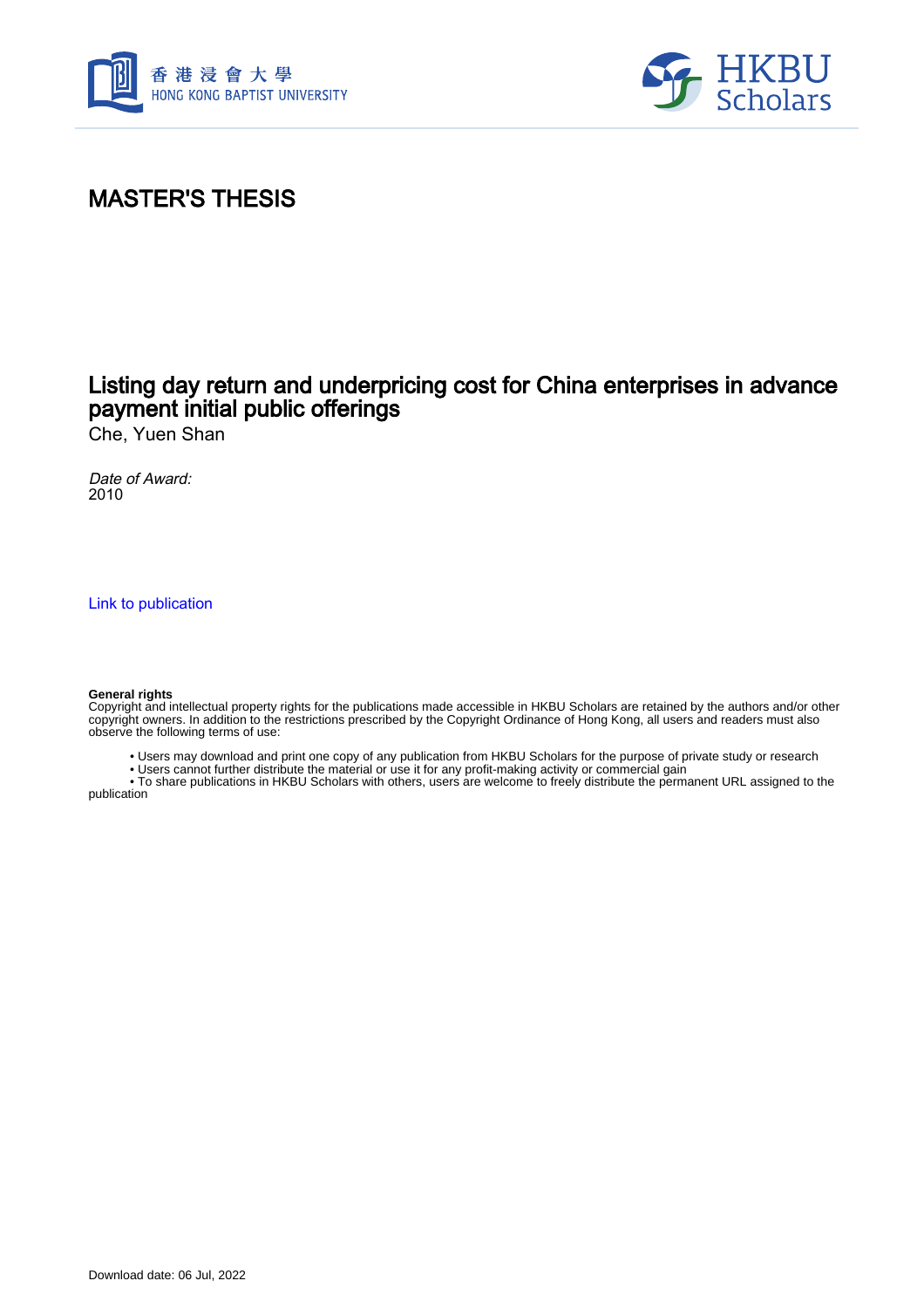# **Listing Day Return and Underpricing Cost for China Enterprises in**

# **Advance Payment Initial Public Offerings**

**CHE Yuen Shan** 

### **A thesis submitted in partial fulfillment of the requirements for the degree of Master of Philosophy**

**Principal Supervisor: Prof. Joseph K. W. FUNG** 

**Hong Kong Baptist University** 

**July 2010**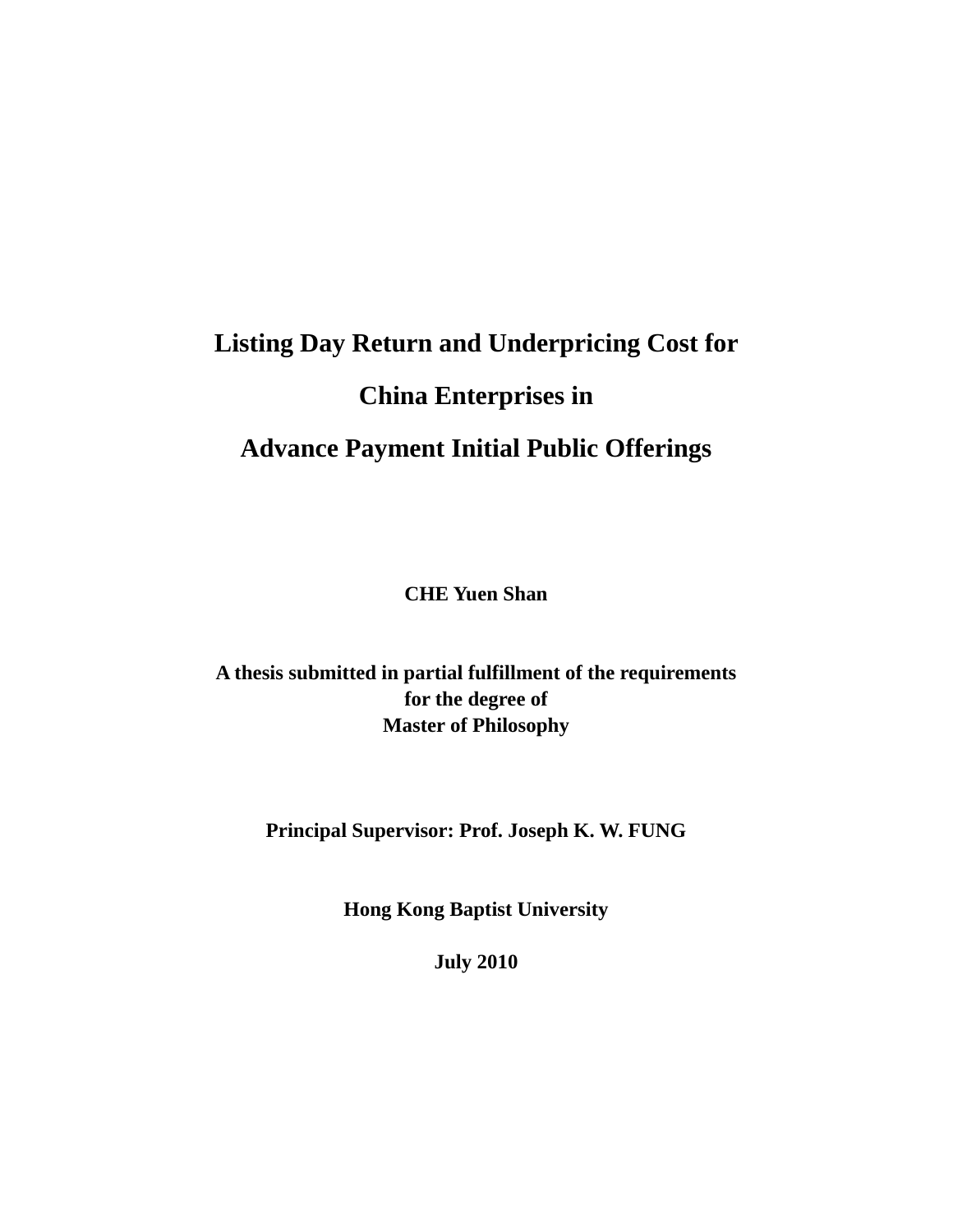#### **ABSTRACT**

 The Hong Kong market was ranked second in 2006 and first in 2009 in terms of the amount of capital raised through initial public offerings (IPOs). Hong Kong IPOs attract large public interest and the new issues are always highly oversubscribed. Previous studies show that the initial day return to Hong Kong IPOs generally exceed those observed in the US and European markets; however, most research has failed to factor in the differences in the subscription processes across different markets. Hong Kong adopts non-discretionary allocation system. Public subscribers incur significant financing costs since they are required to pay in advance for the share value. The advance payment requirement makes the conventional IPO return measurement provides an upward biased to public subscribers. Extending Fung Cheng, and Chan (2004), the study finds that the initial day returns significantly drop from 12% of conventional measure to 9% if HIBOR is used to represent the financing cost. Chowdhry and Sherman (1996) suggest that interest earnings induce issuers to underprice their issues for advance payment IPOs. A conjecture to this proposition is that China enterprises may further underprice their issues since the management is not the major shareholders and they get credit directly from better earning result. This study finds that H-shares register a significant higher average return. However, regression tests show that the higher return to H-shares is attributable to the relatively larger issue size. The excess demand, using the realized subscription rate as a proxy, subsumes all the variables in explaining the variations in the listing day returns, a result largely consistent with Agarwal, Liu, and Rhee (2008). Moreover, the excess demand can be largely explained by a size variable and the previous IPO return. Overall, this study finds that interest earnings contribute to the forecast earning by 5%. However, the HIBOR-based interest income is only of 0.59% of the total fund raised. The underpricing cost reduced by 66 bps and become 11.26% after adjusting for HIBOR interest. The results cast doubt on the Chowdhry and Sherman's (1996) argument.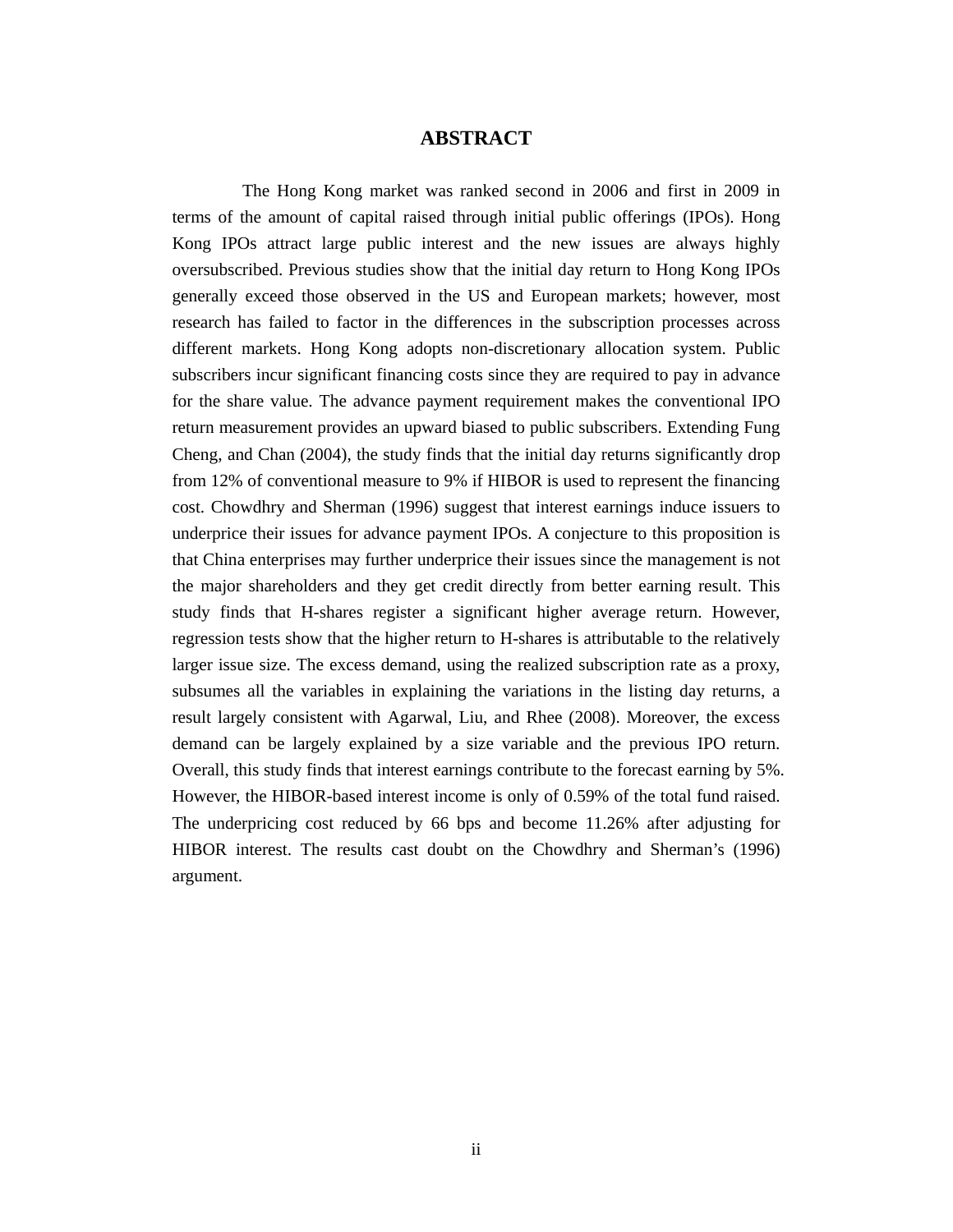## **TABLE OF CONTENTS**

|    |                                                                            | $\mathbf{i}$  |
|----|----------------------------------------------------------------------------|---------------|
|    |                                                                            | $\mathbf{ii}$ |
|    |                                                                            | iii           |
|    |                                                                            | iv            |
|    |                                                                            | vi            |
| 1. |                                                                            | 1             |
| 2. |                                                                            | 7             |
|    | 2.1 Initial day return of IPOs in Hong Kong and international markets      | 7             |
|    |                                                                            | 8             |
|    | 2.3 Financing cost to subscribers and IPO return                           | 9             |
|    |                                                                            | 10            |
|    |                                                                            | 10            |
|    |                                                                            | 11            |
|    | 2.4.3 Agency problem associated to China-related IPOs                      | 12            |
|    | 2.5 Unit IPOs (warrants attached as a sweetener)                           | 14            |
|    |                                                                            | 14            |
|    | 2.7 Underpricing cost to issuers and the amount of money left on the table | 15            |
| 3. |                                                                            | 17            |
|    |                                                                            | 26            |
|    |                                                                            | 26            |
|    |                                                                            | 26            |
|    | 4.1.2 Initial day return to public (employee) subscribers                  | 26            |
|    |                                                                            | 28            |
|    | 4.3 Weighted average initial day return to subscribers                     | 28            |
|    |                                                                            | 28            |
|    | 4.4.1 Underpricing cost to issuers for the public and employee tranches.   | 29            |
|    | 4.4.2 Underpricing cost to issuers for the overseas tranche                | 30            |
|    | 4.4.3 Weighted average underpricing cost to issuers                        | 30            |